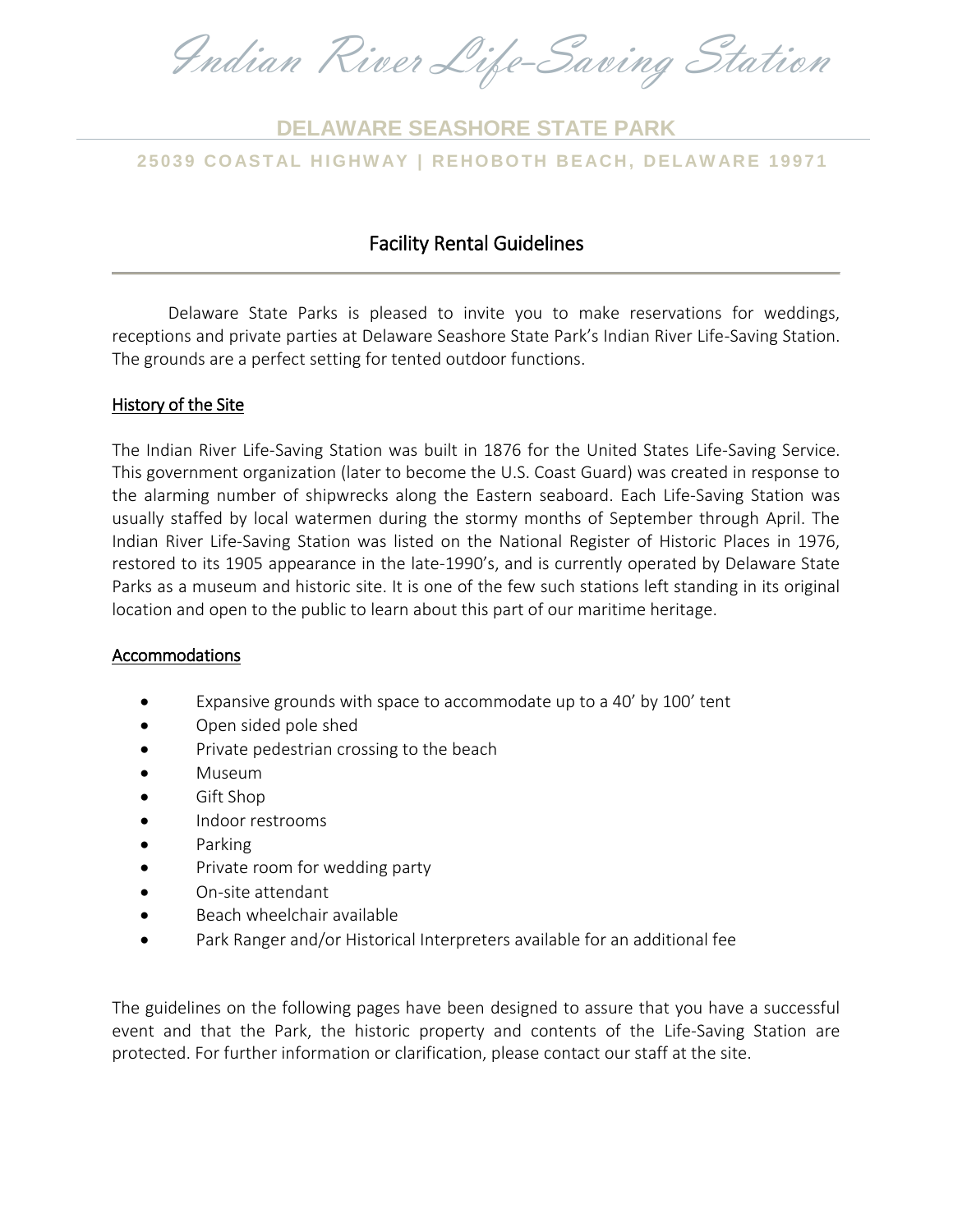#### Making a Reservation

A reservation packet will be sent to the client upon request. The appropriate forms and signatures, along with a deposit of 50% of the total rental fee must be returned to Indian River Life-Saving Station to confirm the date. (Current fees are listed in the Formal Reservation Agreement.) The balance of the rental fee must be paid in full within 60 days of reserving the date. For reservations accepted within 60 days prior to the event, full payment of the rental fee is required. Reservations are based on a 5 hour event, and may be made by calling the Indian River Life-Saving Station at (302) 227-6991.

#### Availability of Dates

There are only a limited number of dates available each year to hold private events at the Indian River Life-Saving Station. Operated by Delaware State Parks primarily as a public museum and historic site, the focus of the site remains on the interpretive programming that tells the story of this unique structure and service, and the mission, equipment, and men associated with it. We're happy to be able to offer this setting to interested parties for their own special events but please understand we must limit the number of events that preclude public access. We typically set aside the next years dates of availability about 1 year ahead of next rental season. Since we do not have indoor facilities to rent our rental season is dictated by weather – usually May through October.

#### Maximum Occupancy

The maximum allowable number of individuals (excluding caterers, vendors, contractors and facility personnel) who may be present at an event is 250.

### Cancellations and Refunds

The deposit of 50% of the full fee is non-refundable upon cancellation of an event. If full payment has been made and the event is cancelled more than 30 days prior to the event date, a refund of the remaining balance may be made through the Division of Parks and Recreation via a written request. No refund is available for events cancelled 30 days or fewer from the date of the event.

#### Liabilities / Property Damage

By renting any of the grounds or facilities, the client agrees to and shall indemnify and save harmless the State of Delaware and the Division of Parks and Recreation from any and all claims, damages, losses, litigation, and expenses arising out of any injury including death, or damage to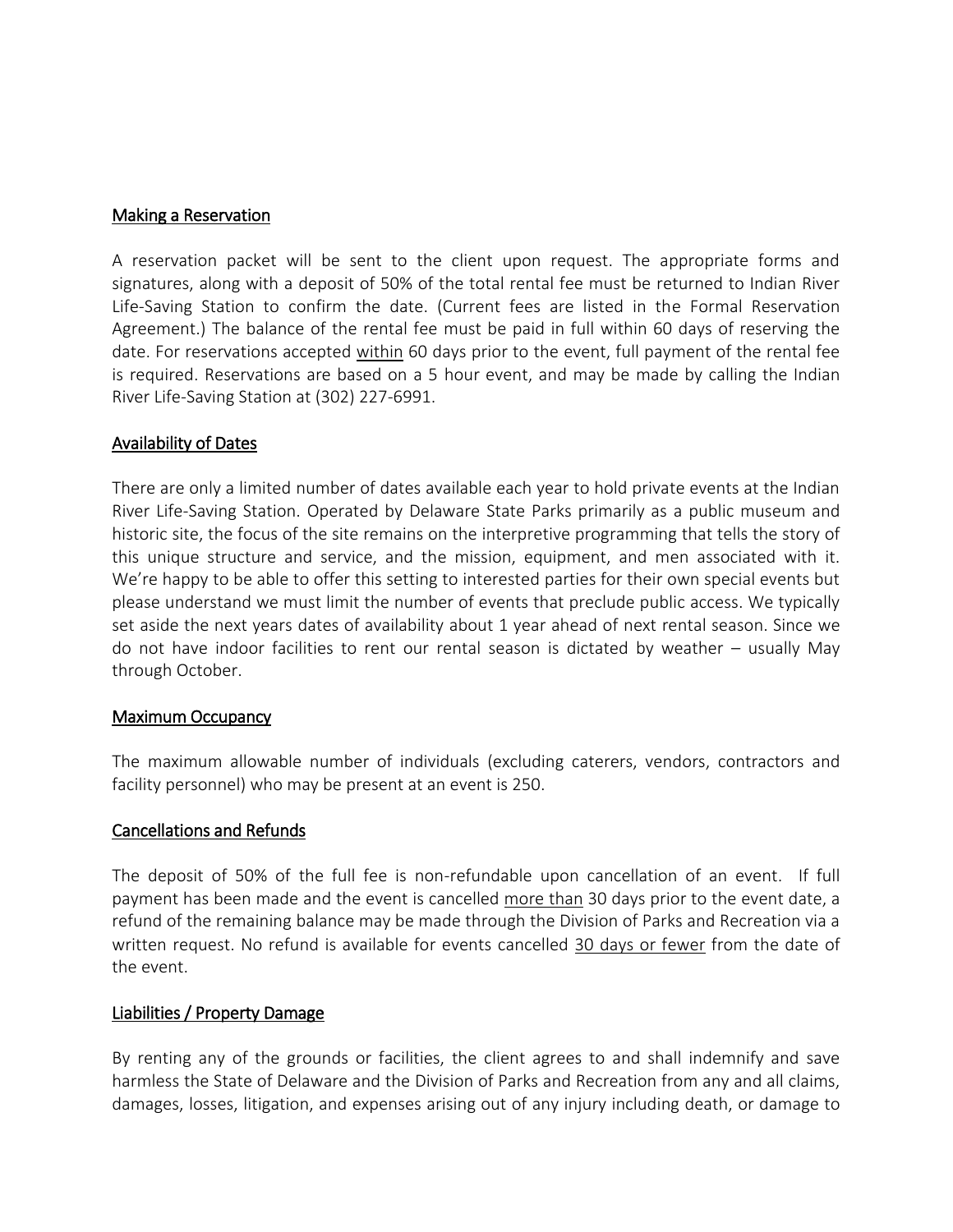client's property resulting from an act, omission, or neglect of the client or any of his/her guests or contractors.

### Banquet Service

Our certified caterers' list is provided for menu selection and, in some instances, wedding planning. Only those caterers who have been certified by the Delaware State Parks may be used. Catering arrangements are the responsibility of the user. Self catering is not permitted.

### Tents and Rental Equipment

Tents are permitted on the grounds at the Life-Saving Station. A certified list of approved rental companies is provided for tenting and all other function furnishings such as tables, chairs and bars. In connection with an event, no tent other than a caterer's or tent vendor's may be used. Tents may not exceed 40' by 100' and are permitted only in designated areas. Additional smaller tents may be permitted depending on space available. Tents must be removed by 10:00 a.m. the day following the scheduled event unless approved by a representative of Delaware Seashore State Park.

### Set-Up/Breakdown of Chairs, Tables, Equipment, etc.

No renter or guest of the property shall be permitted to set-up or breakdown tables or chairs on the property during any scheduled event. All events will be scheduled for a maximum of 5 hours and will begin no earlier than 5:00 pm on the scheduled day and conclude no later than 10:00 pm. Set-up can begin no earlier than noon on day of the event and breakdown must be completed within 1 hour after the conclusion of the function. The property will be closed at 11:00 pm - there is no exception for this rule.

#### *Timeline for a typical event – i.e., a Saturday wedding:*

*Friday: afternoon - delivery and set-up of tent, tables, and chairs*

#### *Saturday:*

*Noon – caterer and florist allowed on-site to finish site preparation 3 p.m. – close museum to public, wedding party allowed on-site to prepare, musicians allowed on-site to set up, chairs can be set on beach 4 – 4:30 p.m. – guests arrive 5 p.m. – ceremony held on beach 5:30 p.m. – reception begins 10 p.m. – reception over, guests and wedding party exit with their belongings, caterers remain to clean-up*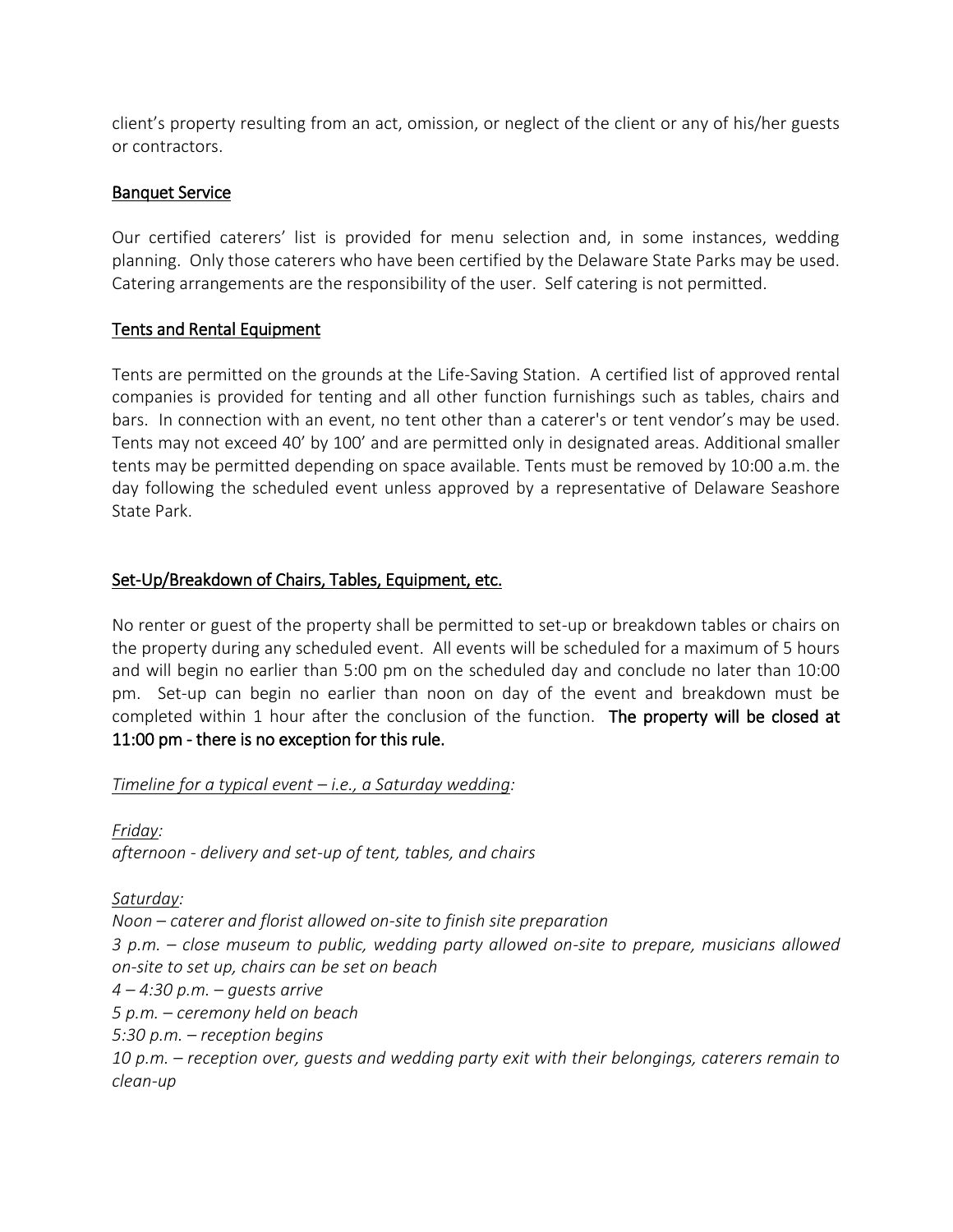*11 p.m. – clean-up and packing of caterers equipment complete, IRLSS staff shut down and secure site*

#### *Sunday:*

*Before 10 a.m., tent vendor/rental company removes tent and any other rental equipment.*

### Ceremonies on the Beach

A private pedestrian crossing leading from the property is used to access the beach (designated as a 24 hour surf-fishing beach) for ceremonies. Chairs and minimal decorations may be set up for a ceremony during the allotted set-up time (after 3 p.m. on day of event) and must be removed immediately after the ceremony. Vehicular access to the beach for wedding set-up purposes is limited solely to chair rental vendors during delivery, set-up and breakdown of the chairs. Under no circumstances may a renter, guest, or other vendor (including musicians and florists) transport people, items, or equipment onto the beach by vehicle.

## Advertisements, Press, News Releases and Ticket Sales

Any printed advertising in any newspaper, brochure, website, etc. for an event held at the Indian River Life-Saving Station shall have prior approval by a Park representative and shall include the correct name and location for the site:

> Indian River Life-Saving Station Museum Delaware Seashore State Park 25039 Coastal Highway Rehoboth Beach, DE 19971

Please send advertisements to [Martina.Adams@state.de.us](file://///DNRECFP01/parks/00%20Special%20Event%20&%20Meeting%20Facilities%20-copy/2017%20Rental%20Venues/IRLSS/word%20docs/Martina.Adams@state.de.us%20) or to the above address for approval prior to distribution. Ticket sales at the door will not be permitted.

### Photography

Within the rented facility, photography may be conducted only in areas specifically rented for the event. No person may move any furnishings or exhibits at the Life-Saving Station for the purpose of photography. Photography shall be allowed on the beach, in the Life-Saving Station and on the grounds at all times when the park is open to the public provided that the photography shall not interfere with the public enjoyment of the park or special interpretative programs. Access to the dunes by members of the rental party, contractors, vendors, photographers, or guests is prohibited.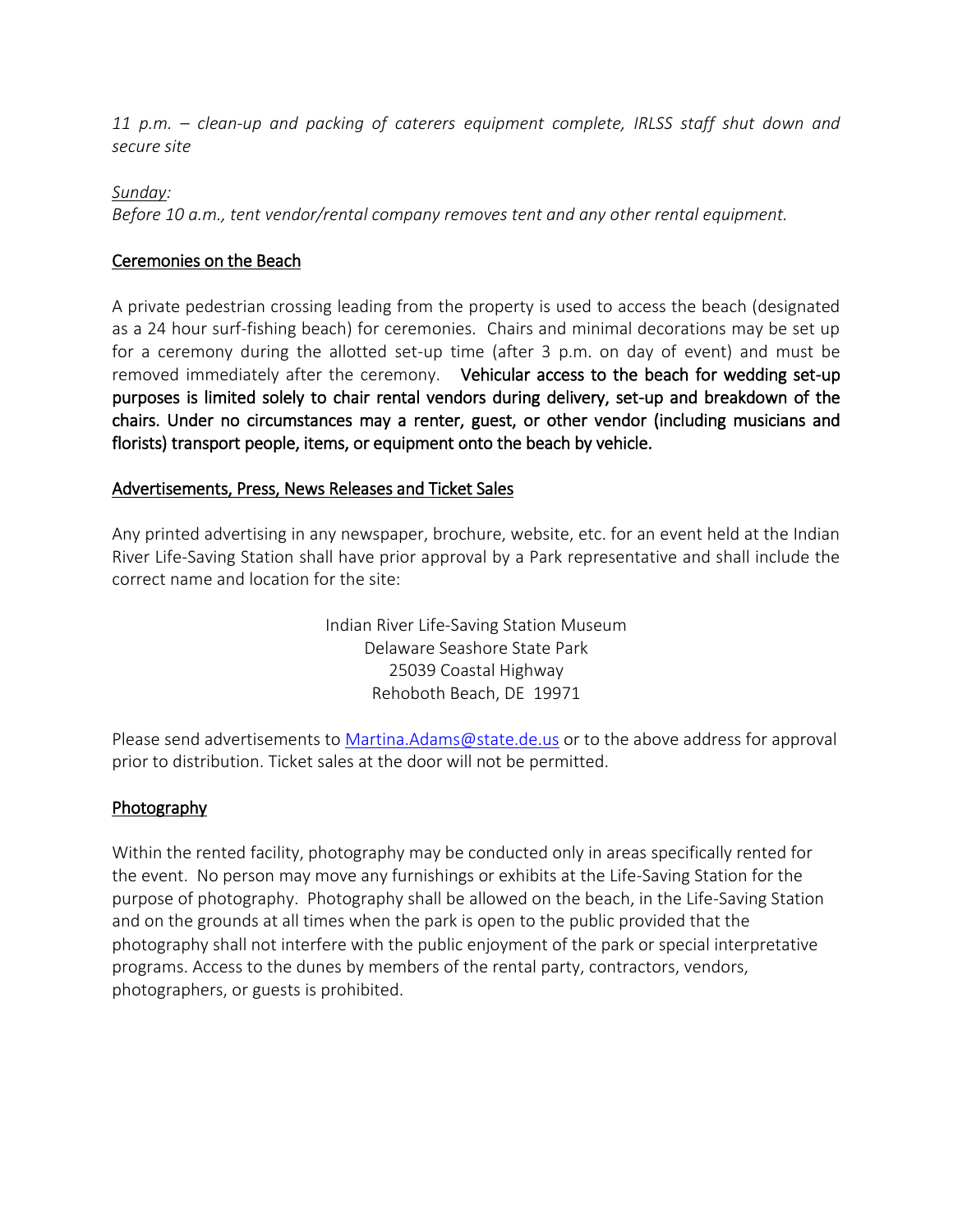### Decorations and Special Effects

This property and the surrounding environment located within Delaware Seashore State Park are subject to all Delaware State Parks Rules and Regulations. To protect the natural surroundings including our native vegetation and wildlife the following items are prohibited:

Flower petals or flower parts used for decoration or in a ceremony Birdseed, rice or any other uncooked grain product used as part of a ceremony Balloons and Mylar decorations, including water balloons Piñatas or other scattering decorations Sparklers, fireworks and open fires Release of animals (including birds and butterflies) Beverage straws, cocktail straws

## Miscellaneous:

- The private room for the wedding party will not be available until 3 p.m. on the day of the event. This room is open to the public until 3 p.m. on the day of your event and therefore, cannot be used to store wedding related items.
- Alcoholic beverages are permitted at the event all state laws and Delaware Division of Parks & Recreation rules and regulations apply. Alcoholic beverages are only allowed on property during the said event and may not be stored on site prior to the event or remain on property after the event.
- Use of broadcast insecticides ("foggers" or "bug bombs") is prohibited.
- The Museum will be locked at 3 p.m. unless previous arrangements are made to staff it with a Park Historical Interpreter available for an additional charge of \$25.00 per hour. No food or beverages are allowed in the Museum at any time.
- Should a security presence be required for an event, Delaware Seashore State Park will provide this service for an additional charge. Please call well ahead to make such arrangements.
- The Gift Shop will be open to the public until 4:30 p.m. After 4:30, the gift shop remains open and staffed for your guests only.
- Restrooms are available in the Gift Shop. Additional outdoor restroom facilities are recommended for events with more than 150 guests.
- Tables, chairs or other personal property of the user are not permitted to be set-up in the Museum itself or the Administrative building and Gift Shop.
- The Governor's Executive Order 71 prohibits smoking inside State facilities. Smoking outdoors is permitted.
- No fee is charged for parking at the Indian River Life-Saving Station while attending an event held there. Parking at our site is limited and we encourage the use of car or van pooling. Even more site-friendly and safe, local limousine and shuttle services are also available - please inquire for a listing.